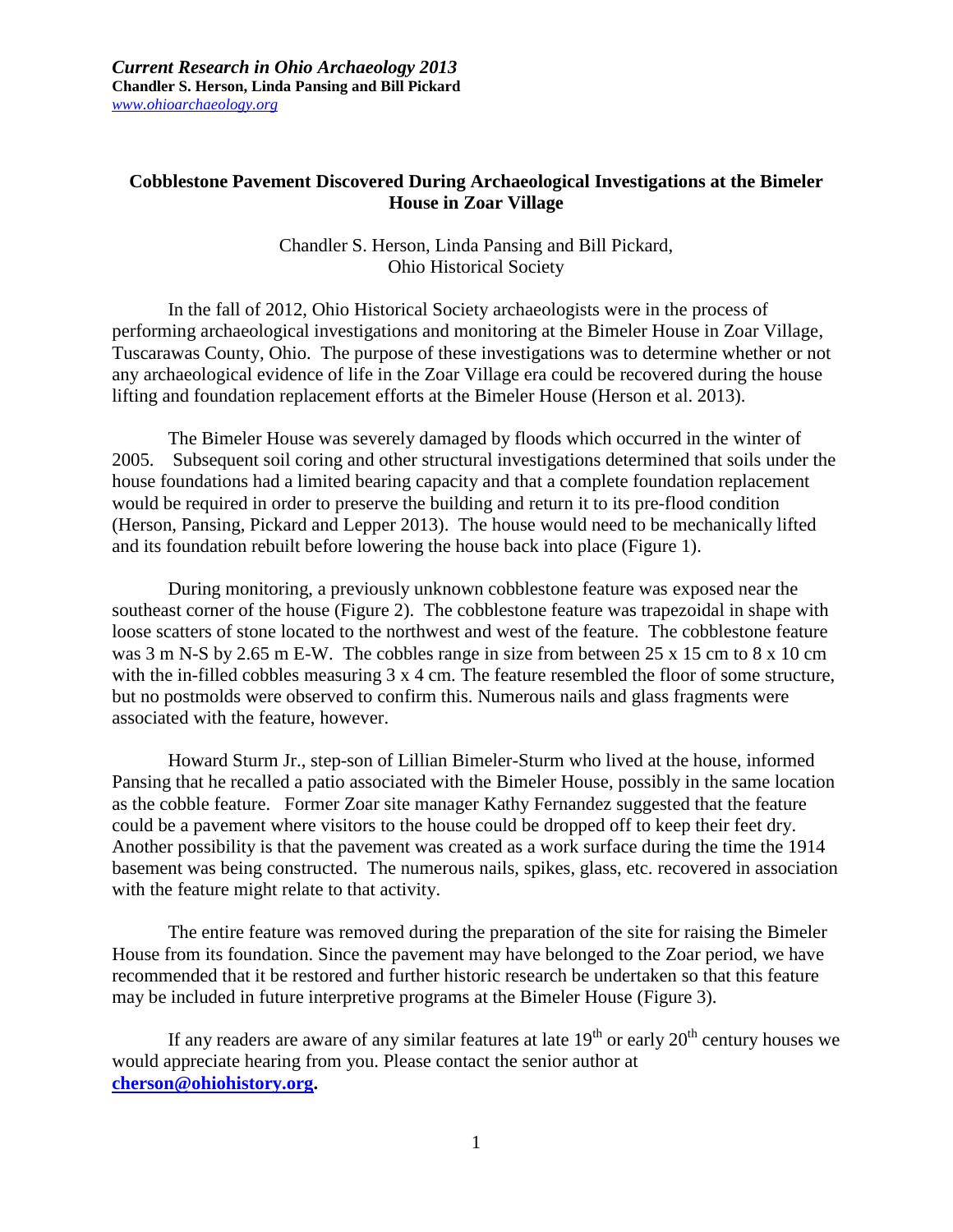*Current Research in Ohio Archaeology 2013* **Chandler S. Herson, Linda Pansing and Bill Pickard** *www.ohioarchaeology.org*

## **References Cited**

Herson, Chandler S., Linda Pansing, Bill Pickard and Brad Lepper 2013 Report on Archaeological Monitoring and Recovery at the Zoar Village State Memorial (NR 750002124) Bimeler Museum (TUS-771-9, 33TU634), Lawrence Township, Tuscarawas County, Ohio. Manuscript in preparation, to be placed on file at the Ohio Historic Preservation Office, Columbus.



**Figure 1. Overview of lifted house, view to the north.**